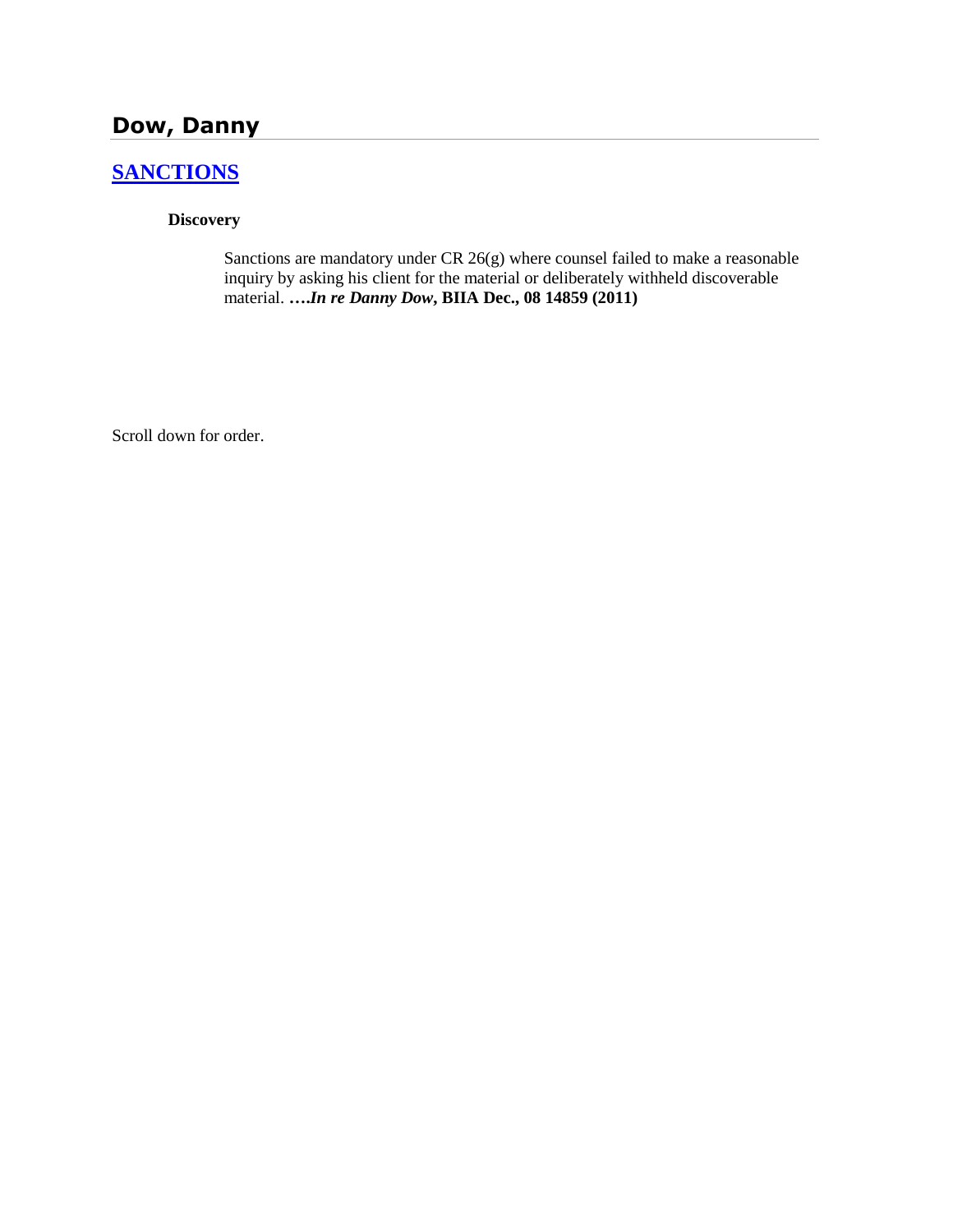## **BEFORE THE BOARD OF INDUSTRIAL INSURANCE APPEALS STATE OF WASHINGTON**

**)**

1 **IN RE: DANNY C. DOW ) DOCKET NO. 08 14859**

**CLAIM NO. AA-92084 ) DECISION AND ORDER**

APPEARANCES:

2

3 4

5

6

- Claimant, Danny C. Dow, by Law Office of William D. Hochberg, per William D. Hochberg
- 7 8 9 Employer, Bussing Construction & Development, by Building Industry Association of Washington, None
- 10 11 12 Department of Labor and Industries, by The Office of the Attorney General, per Scott Wessel-Estes and Brian L. Dew, Assistants

13 14 15 16 17 18 19 The claimant, Danny C. Dow, filed an appeal with the Board of Industrial Insurance Appeals on May 15, 2008, from a Department letter dated May 7, 2008, directed to William T. Edwards, M.D., from the Department of Labor and Industries. In this letter, the Department advised Dr. Edwards that Mr. Dow did not meet the Department's criteria for a spinal cord stimulator because his claim was allowed for a right inguinal hernia, not a back injury, and that further criteria must be met as set forth in Provider Bulletin 05-03, a copy of which was attached. The claimant's appeal is **DISMISSED** and his motion for sanctions is **GRANTED.** 

## **DECISION**

21 22 23 24 Pursuant to RCW 51.52.104 and RCW 51.52.106, this matter is before the Board for review and decision on a timely Petition for Review filed by the claimant to a Proposed Decision and Order issued on January 4, 2011, in which the industrial appeals judge granted the claimant's motion to dismiss his appeal and denied his motion for sanctions.

25 26 The Board has reviewed the evidentiary rulings in the record of proceedings and finds that no prejudicial error was committed. The rulings are affirmed.

27 28 29 30 In June 2005, Mr. Dow filed a claim for a right groin injury. The claim was allowed, closed in November 2005, and reopened effective February 6, 2006. By letter dated May 7, 2008, the Department informed Mr. Dow's physician of its decision to deny his request for a spinal cord stimulator.

31

20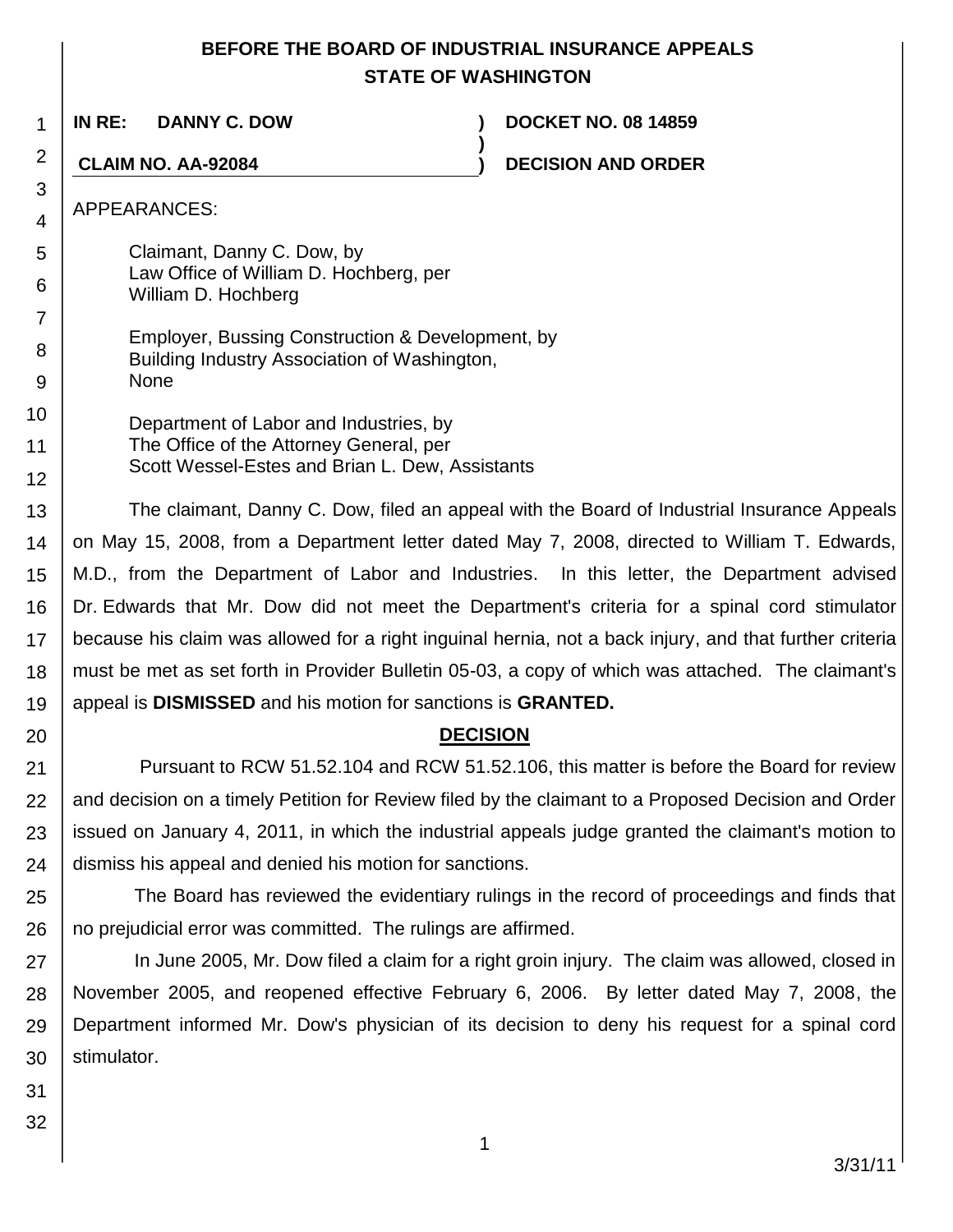1 2 3 4 5 Spinal cord stimulators (SCS) are implanted devices that are used to treat pain, including chronic low back and neck pain, chronic regional pain syndrome and ischemic pain. The Department has long grappled with the effectiveness of those devices, has conducted studies and heard from constituent groups, both for and against their use, and at the time of this appeal, had established a policy that SCS are not a covered treatment.

6 7 8 Mr. Dow appealed the decision to deny him that treatment, but he has moved to dismiss his appeal because of the cost involved in litigation, and because he believes that too much time had passed for a spinal cord stimulator to effectively treat his condition.

9 10 11 What remains for us to decide is the claimant's motion for the imposition of sanctions against the Office of the Attorney General, counsel for the Department, for violation of the rules of discovery.

12 13 14 15 16 17 18 19 20 We agree with the statement of our industrial appeals judge that the record is replete with evidence that the Department and/or the Attorney General failed to act within the spirit and the purpose of the discovery rules; we disagree with her determination that under the unique circumstances of this case, sanctions should not be imposed and attorney fees should not be awarded. In making that determination, we look to the purpose of the discovery rules; the obligation of the parties to comply with the rules; whether the discovery that was provided by the Department was sufficient in light of material requested and the material that was in the possession of the Department; and the mandatory nature of sanctions against a party who has violated the rules.

21 22 23 24 25 26 *Physicians Ins. Exch. v. Fisons Corp.*, 122 Wn.2d 299 (1993), is the seminal case in defining the purpose of the discovery rules and in setting the standard for imposition of sanctions if there is a violation of the rules of discovery. In *Fisons,* our Supreme Court adopted the reasoning from the 1983 federal advisory committee notes that described the discovery process and problems that led to the enactment of Fed. R. Civ. P. 26(g). Washington's Civil Rule 26(g) was identical to the Federal rule when it was enacted.

27 28 29 30 31 32 Discovery is a mechanism for making relevant information available to litigants in the least costly and least time consuming way, and places an affirmative duty on the parties to engage in discovery in a manner that is consistent with the spirit and the purpose of the rule. Civil Rule 26(g) is designed to curb discovery abuses by explicitly encouraging the imposition of sanctions. Sanctions are most effective if they are diligently applied to penalize those whose conduct warrants sanctions, and to deter those who are tempted to engage in such behavior. See, *Fisons* and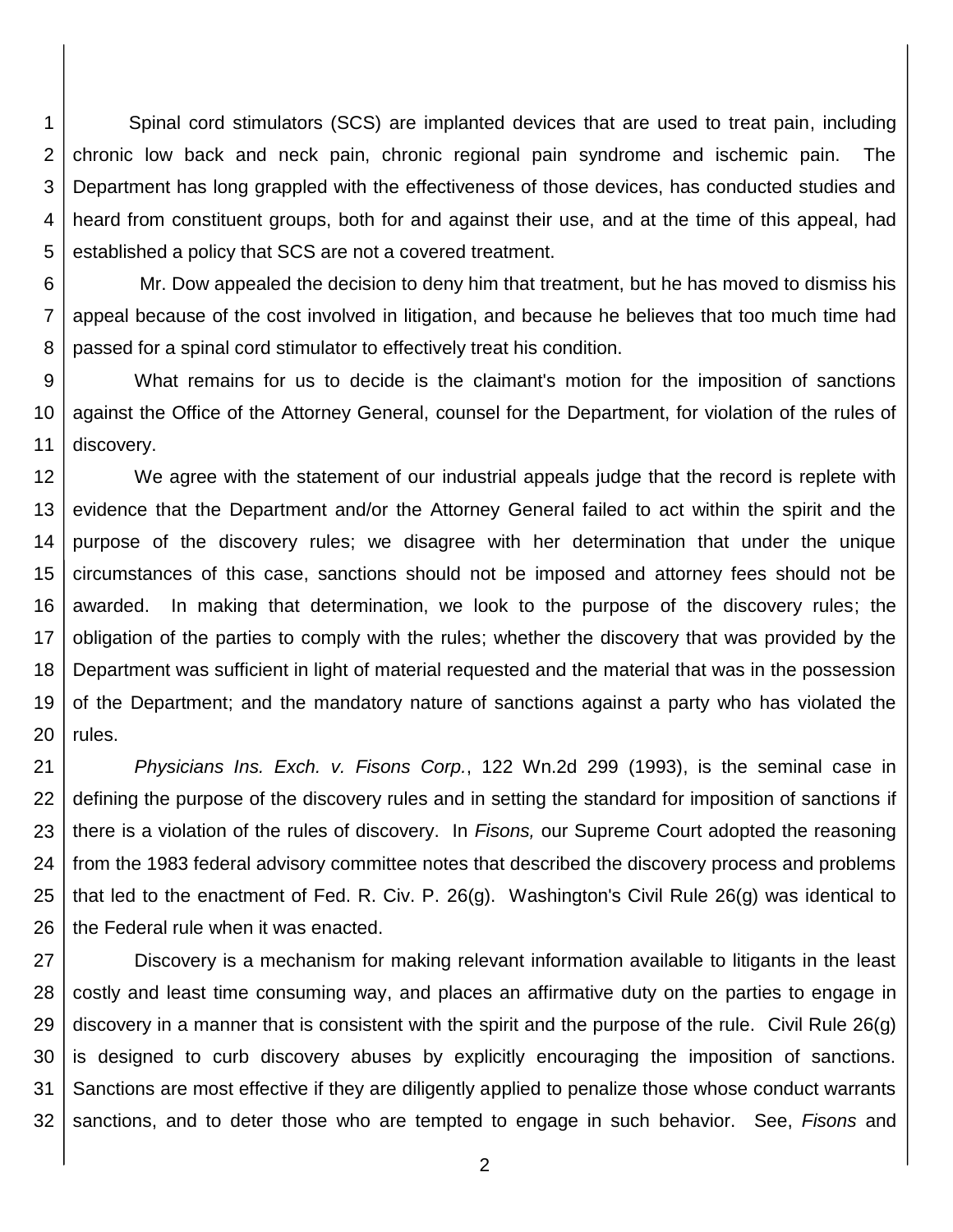1 2 quoting in part from the *Amendments to the Federal Rules of Civil Procedure* advisory committee note, 97 F.R.D. 166, 216-19 (1983).

3 4 5 6 CR 26(g) was added to our civil court rules after the decision in *Gammon v. Clark Equip. Co*., 38 Wn. App. 274 (1984), *aff'd,* 104 Wn.2d 613 (1985), was issued. *Gammon* reflects the "concept that a spirit of cooperation and forthrightness during the discovery process is necessary for the proper functioning of modern trials." *Fisons*, 342.

The availability of liberal discovery means that civil trials no longer need be carried on in the dark. The way is now clear for the parties to obtain the fullest possible knowledge of the issues and facts before trial. This system obviously cannot succeed without the full cooperation of the parties.

. . .

7

8

9

10

11 12

13

14

16

17 18

19

20

Accordingly, the drafters wisely included a provision authorizing the trial court to impose sanctions for unjustified or unexplained resistance to discovery."

*Gammon*, 280.

*Fisons* articulated the standard to be applied by trial courts which are asked to impose

15 sanctions for discovery abuse. Civil Rule 26(g) requires:

an attorney signing a discovery response to certify that the attorney has read the response and after a reasonable inquiry believes it is (1) consistent with the discovery rules and is warranted by existing law or a good faith argument for the extension, modification or reversal of existing law; (2) not interposed for any improper purpose such as to harass or cause unnecessary delay or needless increase in the cost of litigation; and (3) not unreasonable or unduly burdensome or expensive, given the needs of the case, the discovery already had, the amount in controversy and the importance of the issues at stake in the litigation.

21 *Fisions*, 343.

22 If a violation of the certification rule has occurred, sanctions are mandated.

23 24 25 26 27 28 29 30 31 "Whether an attorney has made a reasonable inquiry is to be judged by an objective standard. Subjective belief or good faith alone no longer shields an attorney from sanctions under the rules." *Fisons*, 343. The responses must be consistent with the letter, spirit and purpose of the rules. Intent to violate the rule need not be shown nor is a motion to compel compliance with the rules a prerequisite to a sanctions motion. *Fisons*, 344-345. Counsel and parties may not unilaterally decide to withhold properly requested information on the ground that it is not relevant or admissible. *In re Firestorm 1991*, 129 Wn.2d, 130 (1996). "[T]he discovery rules do not require a party to produce only what it agreed to produce or what it was ordered to produce. The rules are clear that a party must **fully** answer all interrogatories and all requests for production, unless a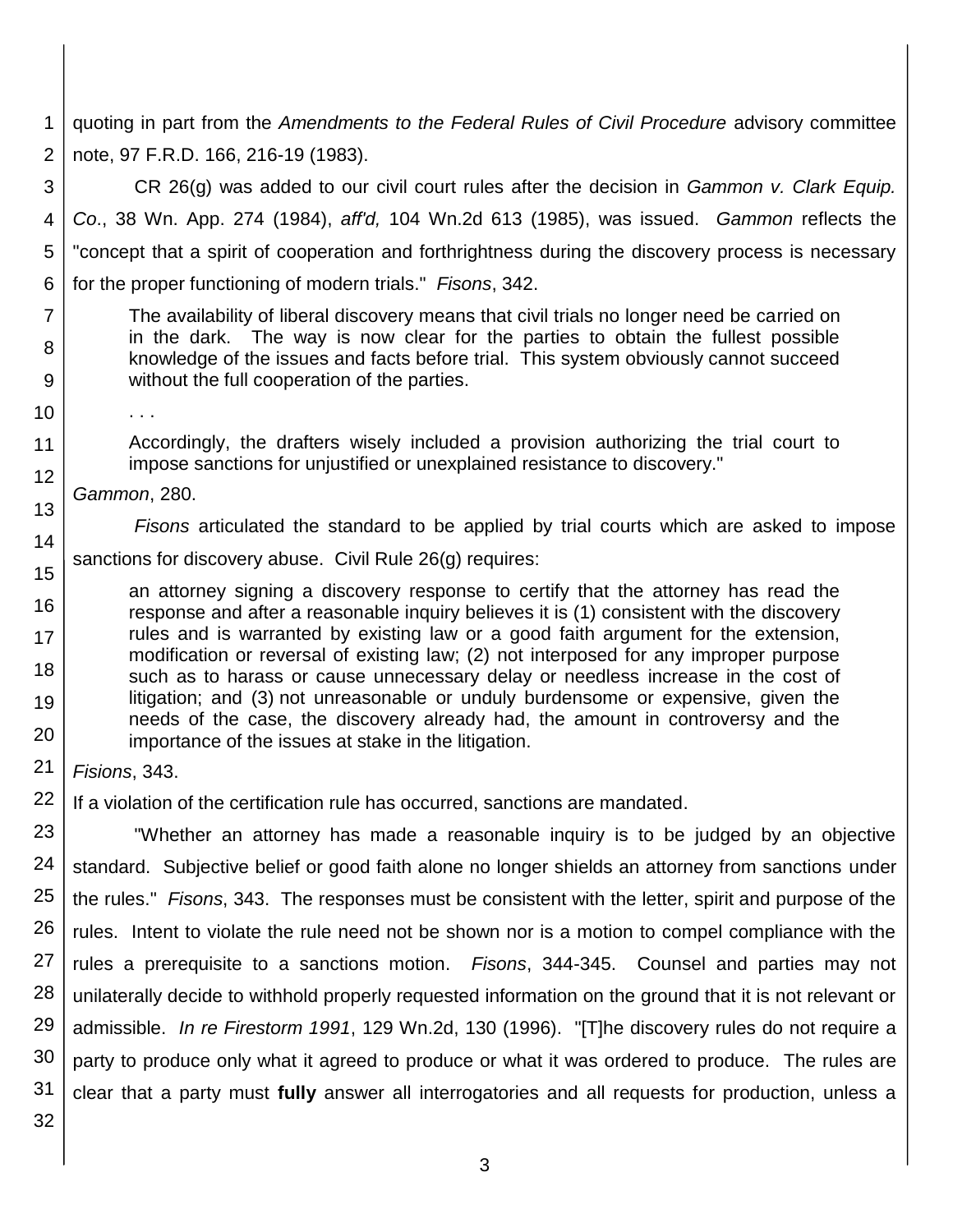1 2 specific and clear objection is made." *Fisons*, 353-354. In that case, it is the responsibility of the responding party to move for a protective order.

3

We turn to the events in this proceeding.

4 5 6 7 8 9 10 On November 17, 2008, claimant's counsel, William D. Hochberg, served the Department with interrogatories and requests for production. When the Department failed to file a response in the time required by the rule, Mr. Hochberg initiated contact with opposing counsel, and agreed to extend the deadline for the Department response. The Department again failed to respond by the deadline, and so a second contact was initiated and another extension agreed to. When the third deadline, March 13, 2009, passed with no response from the Department, the claimant filed his first motion to compel.

11 12 13 14 By the time the claimant's motion to compel was heard on April 2, 2009, the Department had filed a response to the interrogatories. A claims consultant verified the responses; the attorney verification was signed by Assistant Attorney General Scott Wessel-Estes, attorney for the Department.

15 16 17 18 19 20 21 22 23 24 25 Interrogatory No. 3 asked, in relevant part, for the names of all expert witnesses who would be called at hearing; the subject matter of their expected testimony; the substance of facts and opinions to which the expert is expected to testify; a summary of the grounds for each opinion; and a list of all documents, reports, memoranda, records, studies, articles, notes, data sheets, test results, and any other written recorded, transcribed, punched, taped, filmed, photographed, or graphic material, however produced or reproduced, that would be the basis of a witness' testimony or be considered in the formation of opinions under Evidence Rule 703. The Department responded by naming Gary Franklin, M.D., the medical director for the Department, as their expert. The subject matter upon which he was expected to testify and the grounds for his opinion were said to be found in his curriculum vitae. With regard to the requested list of documents, the Department promised a supplemental response in accordance with CR 33(c).

26 27 28 29 30 31 32 The transcript of the April 2, 2009 proceeding indicates that an off-the-record discussion occurred between the parties. Apparently, based on that discussion, the industrial appeals judge determined that "there have been answers provided (that) do not appear to be inadequate." Tr. 4/2/09, pg. 3, line 11. She declined to issue an order to compel and went on to say that in her opinion, it would be more efficient for Mr. Dow to take a discovery deposition rather than to rely on interrogatories. Mr. Hochberg objected, pointing out that the Department had failed to answer interrogatory 3b and 3c, which asks for the substance of facts and opinions to which the expert is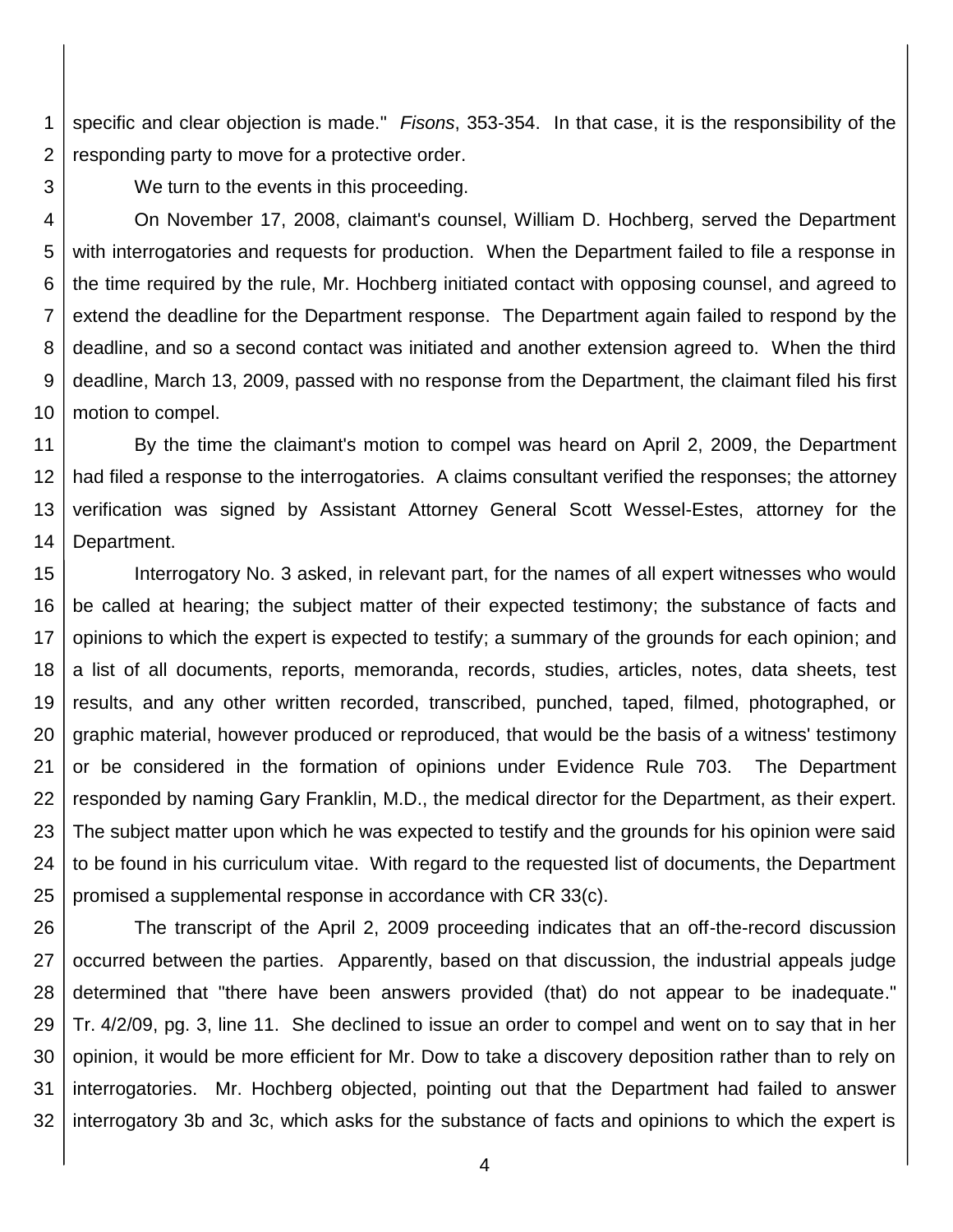1 2 expected to testify and the summary of the grounds for the opinion. Mr. Hochberg indicated that he needed that information before taking a deposition.

3 4 5 6 7 8 We disagree with the failure to issue an order to compel. The answers provided in response to interrogatories were clearly inadequate on their face. It is apparent that the subject matter of Dr. Franklin's testimony and the basis of his opinions are not to be found in his curriculum vitae. The response failed to provide the requested summary of Dr. Franklin's opinion. The claimant was entitled to a timely response to his discovery request answers, and to an order on his motion to compel.

9 10 11 12 13 14 15 The promised supplemented response to Request for Production No. 2 and Request for Production No. 3, dated April 2, 2009, were identical and consisted of reports of several studies on the use of spinal cord stimulators for injured workers, one dated September 30, 2008, and one dated October 2008, a review of an article or study on the use of spinal cord stimulation for chronic pain, what appear to be four news paper articles and a number of one page summaries of articles printed from the internet. The supplemental response was signed by Assistant Attorney General Scott Wessel-Estes.

16 17 18 19 20 21 22 23 24 On April 20, 2009, Mr. Hochberg asked Mr. Wessel-Estes to supply additional responses to Interrogatory No. 11 and Requests for Production Nos. 3 and 4, believing there had been correspondence between Medtronics, the manufacturer of the SCS, and the Department. On May 8, 2009, Mr. Wessel-Estes, agreed to make further inquires of the Office of the Medical Director. On May 18, 2009, Mr. Wessel-Estes left a voice mail for Mr. Hochberg, confirming that the requested information had not been provided and relaying a question from the Medical Director's office as to why the information needed to be disclosed. As of May 19, 2009, the claimant had not received additional information from the Department. (See the May 19, 2009 Declaration of William D. Hochberg.)

25 26 27 28 29 30 On May 26, 2009, two days before the claimant's second motion to compel was heard, Assistant Attorney General Brian L. Dew substituted as counsel of record for Mr. Wessel-Estes. At the May 28, 2009 hearing, the claimant noted the lack of any correspondence between Medtronic Corporation, a manufacturer of the spinal cord stimulator, and the Department, and argued that such documents would contain information regarding the effectiveness of the spinal cord stimulator and was therefore relevant to its decisions to approve or deny the device.

31 32 Mr. Dew responded he was new to the case, expressed his belief that material related to this "particular claim and their case" had been provided but if it had not, it would be. He stated that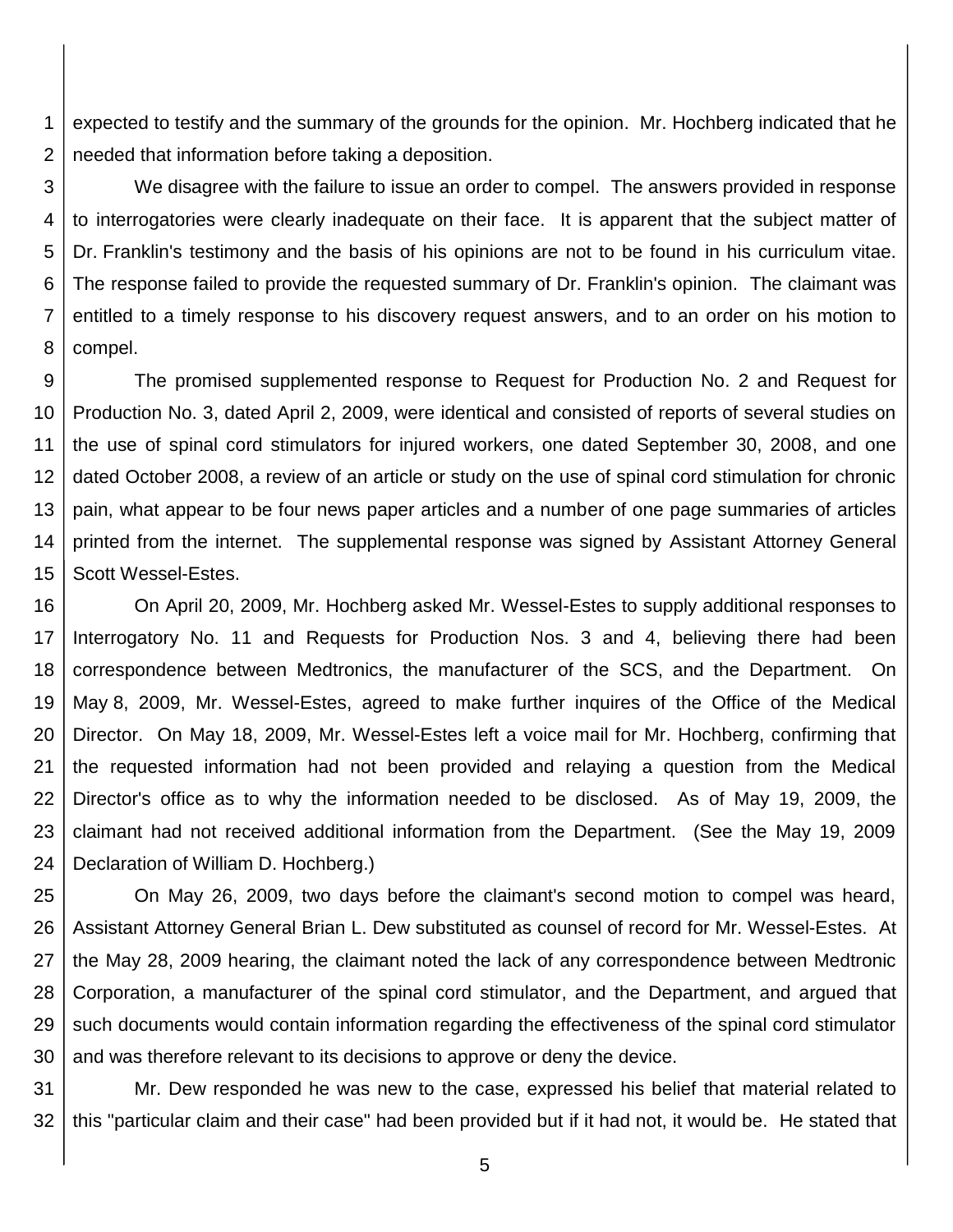1 2 3 4 5 6 the Department was willing to provide to the claimant "anything that we provide for him [presumably the expert] to look at or anything that he has looked at upon which his opinion is based." Mr. Dew argued that to force the Department to dig through years and years of correspondence that has nothing to do with this claimant did not seem right. In later proceedings, Mr. Dew acknowledged that at no time did he confer with Mr. Wessel-Estes or review the Department file to assure himself that the Department had complied with its obligation to respond to the claimant's discovery request.

7 8 9 10 11 12 The industrial appeals judge denied the claimant's second motion to compel. The motion was denied, not because the material sought was not discoverable or because the Department had complied with discovery, but because "the most efficient way to resolve this is to have the claimant just depose Dr. Glass and get all your questions answered so that it doesn't get delayed any longer." 5/28/09 Tr. at 7. The claimant's interlocutory appeal for that ruling was denied on procedural grounds

13 14 15 16 17 18 19 20 The claimant's third motion to compel was heard on August 6, 2009. Mr. Hochberg had previously requested, by letter, all discoverable information regarding Power Point slides, computer presentations, presentation notes by Drs. Franklin and Glass or other persons at the Medical Director's office regarding spinal cord stimulators. Mr. Hochberg argued that any correspondence between a manufacturer of spinal cord stimulators, as well as information that Drs. Franklin or Glass or the Medical Director's office has in regard to spinal cord stimulators, is discoverable. Mr. Hochberg declared that the Department was aware that they had such information and had specifically not provided it.

21 22 23 24 25 26 27 28 29 30 31 32 The industrial appeals judge asked Mr. Dew if he knew whether correspondence between Medtronics, the manufacturer of the SCS, and Drs. Franklin or Glass, the associate medical director for the Department, or anyone in the medical director's office having to do with the efficacy of the spinal cord stimulator existed, he stated he did not know. When she asked if he had made any attempt to find out, he stated "No. After the motion was denied, I left it at that." 8/6/09 Tr. at 10. She further inquired about the existence of Power Point slides, computer presentations and the presentation notes by any of the doctors in the medical director's office but again, Mr. Dew responded that he did not know and that he had not inquired because he understood the last order required the claimant to take a discovery deposition. Mr. Dew went on to argue that the Medtronics "stuff" is not contemplated by any of the discovery requests, the requests that were the subject of this motion were the same requests that had been made and ruled on earlier, and if the claimant wanted more information, he should take a discovery deposition. Mr. Dew then argued that the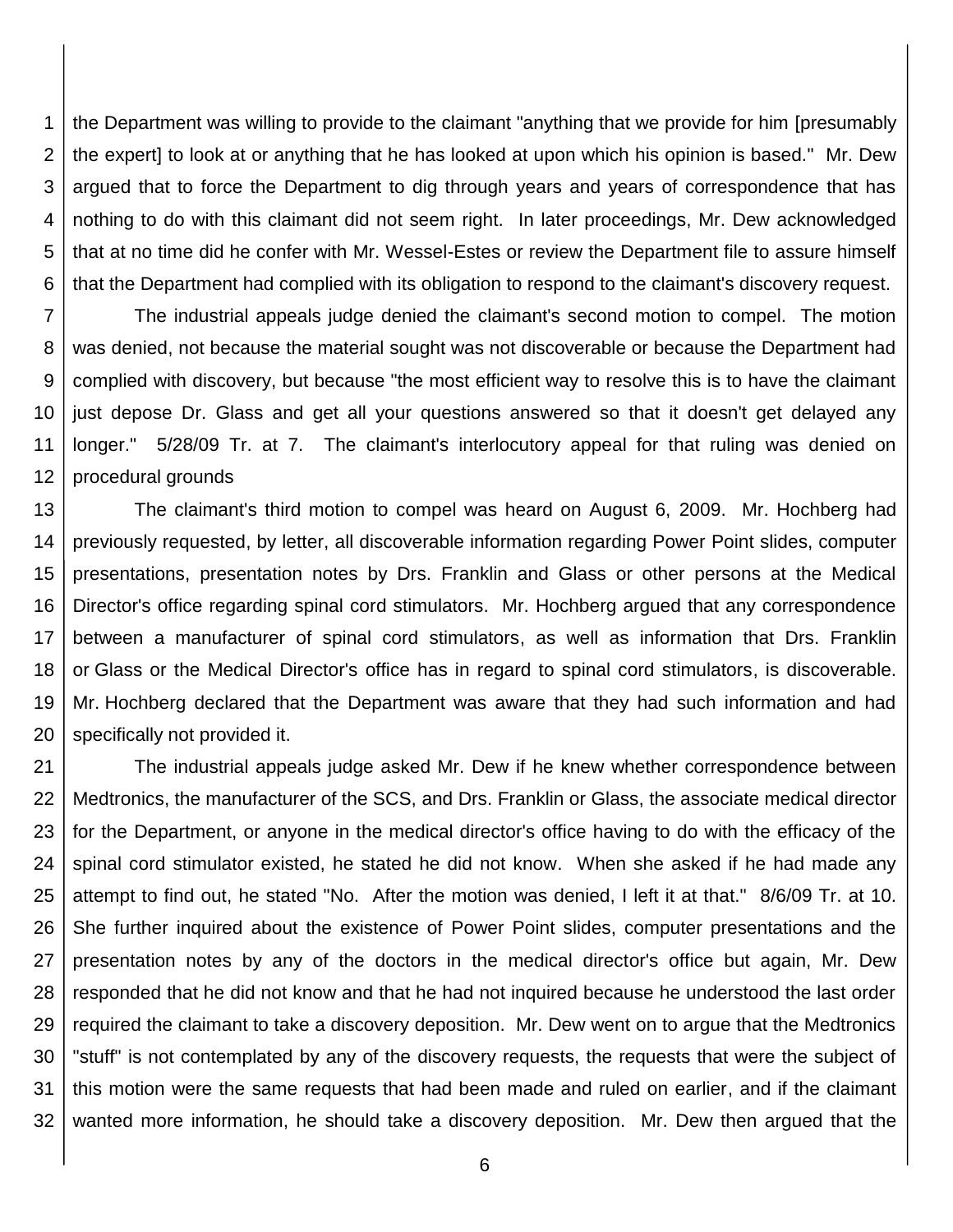1 2 3 information that was actually responsive to the discovery requests had in fact been provided, a fact that he could not state with assurance because by his own admission, he had not made the necessary inquiries.

4 5 6 7 8 9 10 11 12 13 By order dated August 17, 2009, the industrial appeals judge granted the claimant's motion and required the Department to provide the claimant with all correspondence between Medtronics and Dr. Gary Franklin, Dr. Lee Glass or other medical doctor from the Office of the Medical Director, Department of Labor and Industries, regarding the effectiveness of spinal cord stimulators, pursuant to Interrogatory No. 3d and Request for Production No. 2, as well as any computer based presentation in Power Point format, prepared by Dr. Franklin, Dr. Glass, or other medical doctor from the Office of the Medical Director, regarding the effectiveness of spinal cord stimulators, pursuant to Request for Production No. 2. She declined to require the Department to provide presentation notes prepared by Dr. Franklin, Dr. Glass or other medical doctor from the Office of the Medical Director or to impose attorney fees.

14 15 16 17 18 19 20 Both the Department and the claimant asked for an interlocutory review of the order compelling discovery but denying sanctions. The Department argued that two earlier requests had been denied; that review of those decisions was also denied; and that the Department should not be required to expend resources to produce documents when the requests had previously been denied. On September 10, 2009, the order of the industrial appeals judge was affirmed. The Department was directed to produced the specified documents or certify their non-existence no later than September 15, 2009.

21 22 On September 16, 2009, the claimant filed his fourth motion to compel, declaring that the Department had provided Power Point slides but none of the other material as directed.

23 24 25 26 27 28 29 30 31 32 On October 14, 2009, counsel for the claimant directed a letter to Assistant Chief Industrial Appeals Judge Lynn Hendrickson in which he referred to "a discovery conference last week" where Mr. Dew certified that all the information had been supplied to the claimant. (Our file does not contain a transcript of that conference.) Mr. Hochberg said the purpose of the letter was to request the imposition of discovery sanctions based on the information that he had uncovered that demonstrated the certification was untrue. Mr. Hochberg had received an e-mail from Mr. Dew dated September 15, 2009, 4:33 p.m., stating that the attachment to the e-mail was the Department's discovery request pursuant to the orders August 17, 2009, and September 10, 2009. The single document that was attached to the e-mail was a letter dated September 20, 2002, on Department letterhead directed to a Carol Barnett, Vice President and General Manager, Global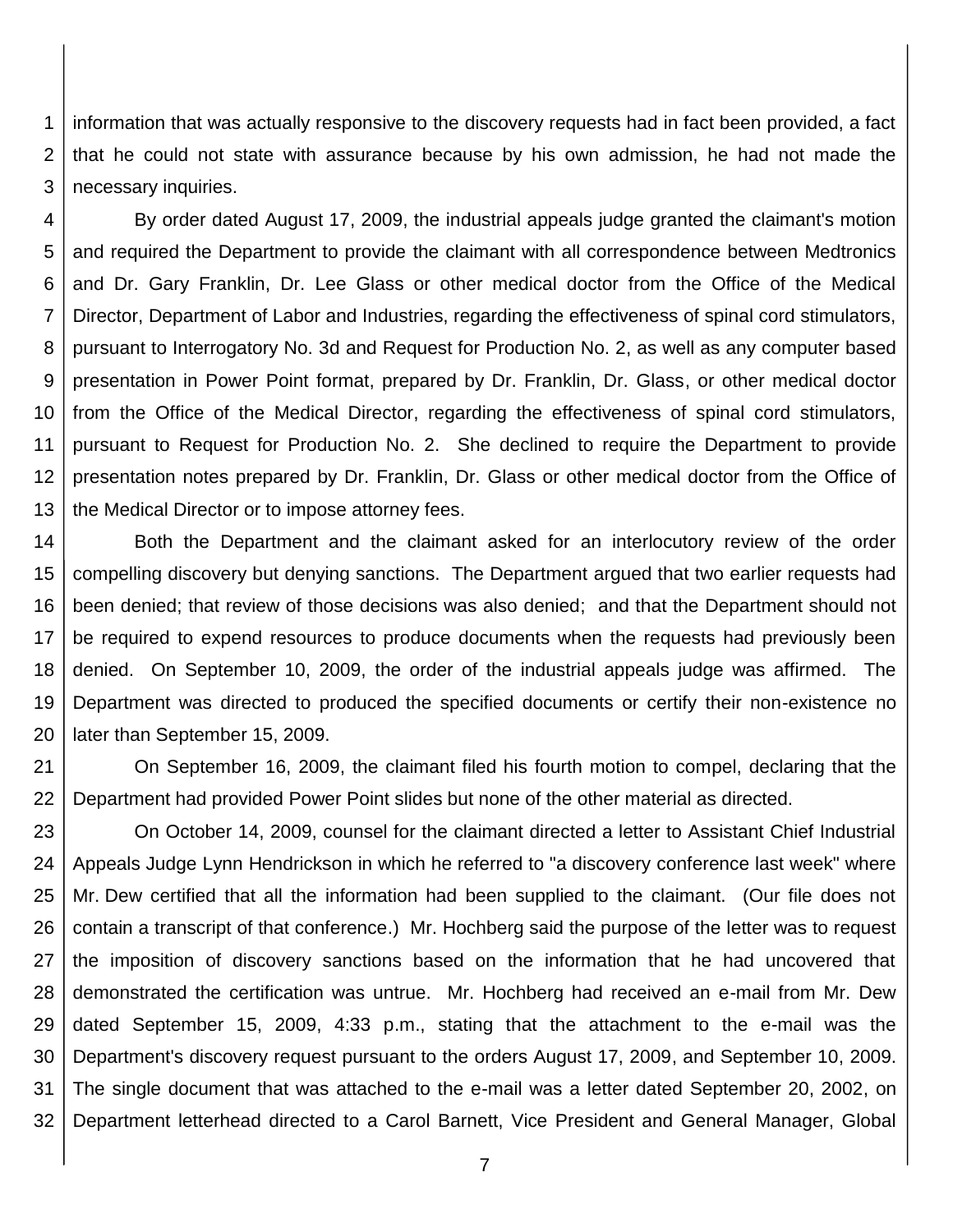1 2 3 4 5 Pain Management-Neurological, Medtronic, Inc., from Grace Wang, MPH, Medical Program Specialist. The letter referenced Ms. Barnett's letter dated September 6, 2002, and generally discussed the Department's priority on the use of scientific evidence in providing effective health care, and the assurance that the Department would continue to review literature regarding the efficacy of implantable neurostimulators as it became available.

6 7 8 However, also attached to Mr. Hochberg's memorandum were certain documents from the Department file that the Department had not provided to him but that that Mr. Hochberg had uncovered on his own. Those documents are described as:

9

10

11 12

13

14

15

16

17

18

19

20

21 22

23

24

25

26

27

28

29

30

31

32

- 1. Letter dated February 28, 2008, to Judy Schurke from four named medical doctors from a newly formed 501c(4) coalition of the Washington Society of Interventional Pain Physicians (WSIPP) and the Neuromodulation Therapy Access Coalition (NTAC), regarding a study on the use of spinal cord stimulators that had been commissioned by the Department. The authors requested a meeting with the director.
	- 2. Letter dated May 30, 2008, to Judy Schurke, Re: Washington State DLI Study *Spinal Cord stimulators (SCS) for injured workers with chronic low back and leg pain after lumbar surgery – A prospective study to describe costs, complications, and patient outcomes.* Hollingworth W., Turner J, Comstock BA, Deyo R. 30<sup>th</sup> April 2007, from Eric Hauth. <sup>1</sup>The letter is lengthy, refers to issues that the author wishes the Department to consider and attaches an appendix of supporting literature.
	- 3. Letter dated June 27, 2008, to Eric Hauth, Executive Director, Neuromodulation Therapy Access Coalition and to N. William Fehrenbach, Medtronic Neurological, from Judy Schurke, Director, Department of Labor and Industries with a copy to Gary Franklin, M.D., Medical Director. The letter was in response to a letter from Mr. Hauth and Mr. Fehrenbach dated May 30, 2008, which outlined concerns about the Department's Spinal Cord Stimulator (SCS) Study. Ms. Schurke's letter discussed various aspects of the study.
	- 4. Letter dated October 14, 2008, to Judy Schurke, the study referenced in paragraph 5 from Eric Hauth, expressing concern with the study, noting that the study had been completed and one of the authors was scheduled to present the findings at an upcoming meeting of the Industrial Insurance Medical Advisory Committee (IIMAC). Mr. Hauth requested that his letter be shared with the IIMAC chair and committee members.
	- 5. Letter dated February 6, 2009, to Judy Schurke, from Eric Hauth, which refers to the findings from SCS study which Mr. Hauth suggests are at odds with the decision by the Department to affirm its existing non-coverage policy.
	- 6. Letter dated March 4, 2009, to Eric Hauth from Judy Schurke, with a copy to Gary Franklin, M.D., which was in response to Mr. Hauth's letter dated February 6, 2009, regarding the Department's Spinal Cord Stimulatory policy and the January 23, 2009 meeting. Ms. Schurke's letter discussed various aspects of a University of Washington study of the spinal cord stimulator.

l 1 A copy of the study was provided by the Department to the claimant on April 9, 2009.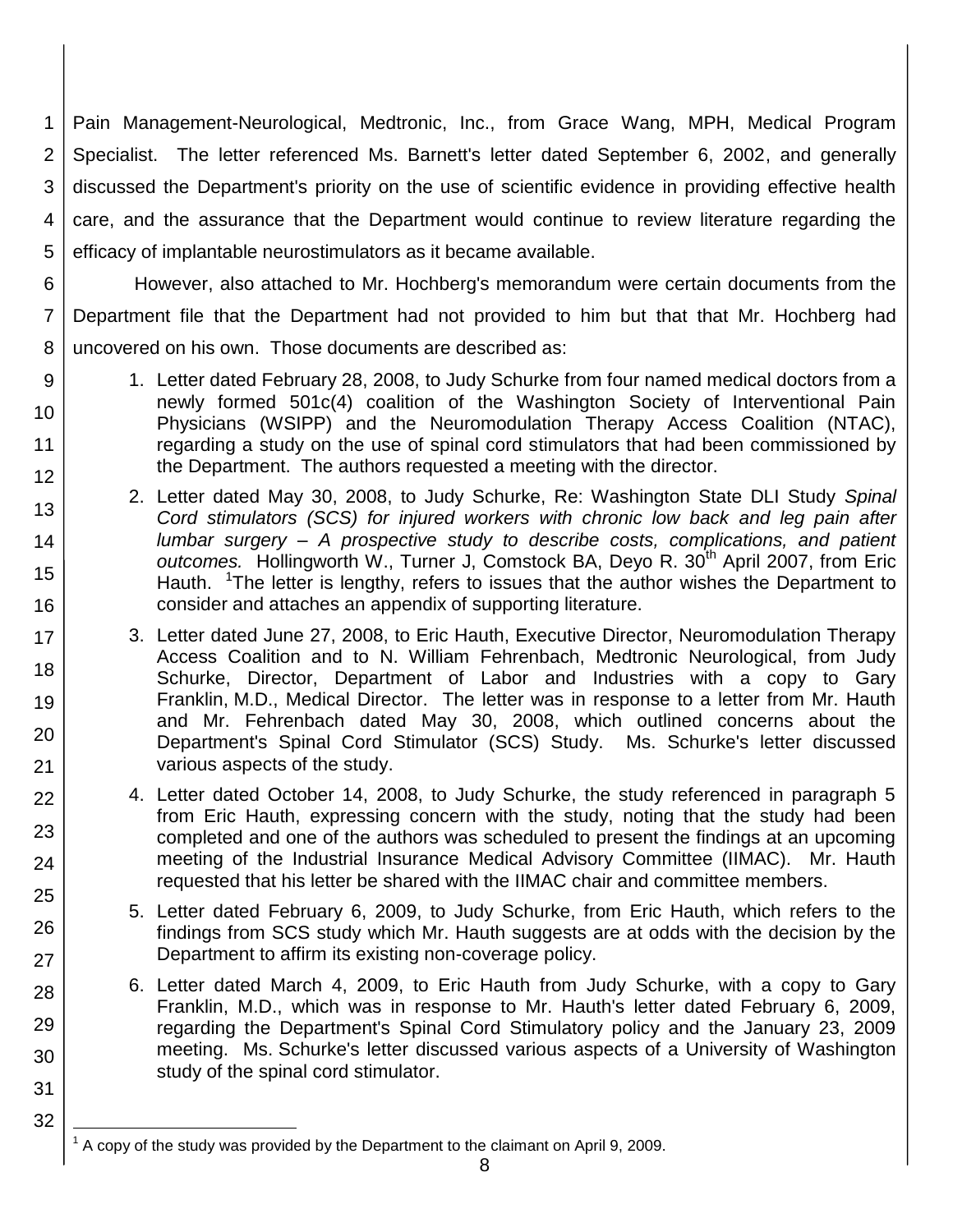- 7. Letter dated April 10, 2009, to Judy Schurke from Eric Hauth, responding to Ms. Shurke's letter dated March 4, 2009, expressing significant concerns about the Department's interpretation of the University of Washington study.
- 8. Letter dated July 24, 2009, to Eric Hauth from Judy Schurke, with a copy to Gary Franklin, M.D., which was in response to Mr. Hauth's April 10, 2009 letter regarding the non-coverage policy for the spinal cord stimulator.

We do not find it credible that the director of the Department of Labor and Industries would engage in or be involved in a study of the spinal cord stimulator and make policy decision regarding coverage for injured workers without the involvement of the Office of the Medical Director. Correspondence to and from the Director for the Department of Labor and Industries regarding the effectiveness of the SCS is within the contemplation of the discovery demands.

Hearings on the claimant's motion for sanctions were held on June 25, 2010, and again on October 15, 2010.<sup>2</sup> By that time, in addition to the documents referenced above, Mr. Hochberg had obtained approximately 1400 pages of material from the Department in response to a discovery request for documents that addressed the effectiveness of SCS in another matter, (*In re David R. Hollcraft*, Dckt. No. 09 14007), and that had not been provided in this matter.

The material included letters between the Department and the Neuromodulation Therapy Access Coalition (NTAC), a coalition of physician societies and medical device manufacturers, bulletins updating coverage decisions for SCS, SCS timeline studies, correspondences between the Office of the Medical Director and several states and insurance company regarding their coverage of SCS, and articles from scientific and trade journals.

We have reviewed those documents, as well as the documents enumerated above, and find that they are of the type contemplated by the claimant's interrogatories and requests for production. Most of the documents obtained from the *Hollcraft* matter had been created by the time the interrogatories were served and with few exceptions, all the documents were in the possession of the Department when the first response was filed and when claimant's counsel requested, repeatedly, that the Department supplement its answers.

Those documents demonstrate that in the case before us, the Department's responses were not consistent with the letter, spirit and purpose of the discovery rules. Counsel for the Department either failed to make a reasonable inquiry by asking his client for the material or deliberately withheld discoverable material. We cannot know whether the outcome of this case would have been different if the Department had provided timely and adequate responses to the discovery, but

l 2

1

2

3

4

5

6

Hearings were delayed due to procedural matters that are not relevant to this decision.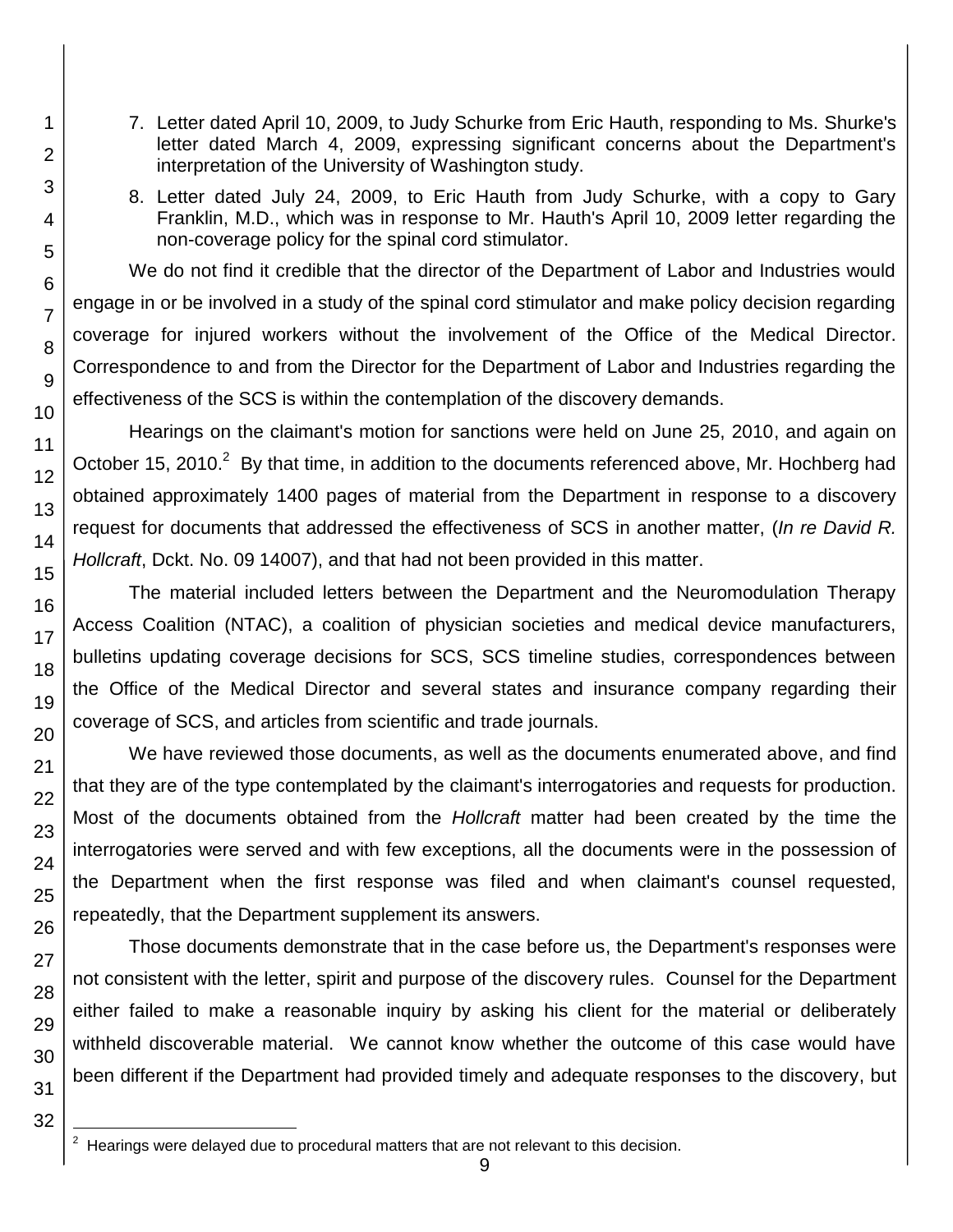1 2 the litigant who engages in misconduct is not entitled to rely on speculation that it would not have mattered. See, *Gammon,* 282. Mr. Dow is entitled to know the basis for the Department's policy to deny spinal cord stimulators and he is entitled to know what other information the Department had that mediated against that policy.

We summarize the Department's arguments in opposition to the imposition of sanctions as follows:

- 1. There is no legislative grant of authority to impose sanctions;
- 2. The basis for the motion is unclear;
- 3. Sanctions cannot be imposed for a motion to compel that was denied.
- 4. The 1400 pages of discovery from the *Hollcraft* case is not a part of this case and is therefore an inappropriate basis for sanctions because the cases are completely different.
- 5. The 11 documents that were attached to the claimant's motion were not responsive to and therefore not required by the September 17, 2009 order issued by Judge Lynn Hendrickson, which the Department had complied with.
- 6. The duty to supplement discovery is limited and does not apply here.

Mr. Dew conceded that he had never discussed the Department's initial discovery responses with Mr. Wessel-Estes because after the motion to compel was denied, he saw no reason to inquire any further. Tr. 10/15/10, starting at line 6. And, when he was asked what if any inquiry he had made of his client following the issuance of Judge Hendrickson's order, he claimed attorney/client privilege although he acknowledged that he had been provided an electronic copy of the file from the medical directors office, that he did a word search for "Medrontics," reviewed every file that the search identified to see if it was responsive to the order. He found only one file, that being the letter from Ms. Wang. A review of the material now in the possession of the claimant demonstrates the inadequacy of the search and that there was even a letter dated August 19, 2002, from Dr. Gary Franklin to Ms. Barnett, the recipient of Ms. Wang's letter, submitting formal proposal to the Medtronic Corporation to conduct a population-based study of outcomes of spinal cord stimulation (SCS) for several specific diagnoses, including failed back surgery syndrome, including arachnoiditis, cauda equina syndrome and radiculopathy/sciatica and chronic regional pain syndrome II (reflex sympathetic dystrophy), that surely fell squarely within the August 17, 2009, and September 10, 2009 orders to produce.

We find the Department's arguments disingenuous in light both of the claimant's repeated requests for additional information that he suspected were in the possession of the Department and the documents that we now know existed when those requests are made. It is abundantly evident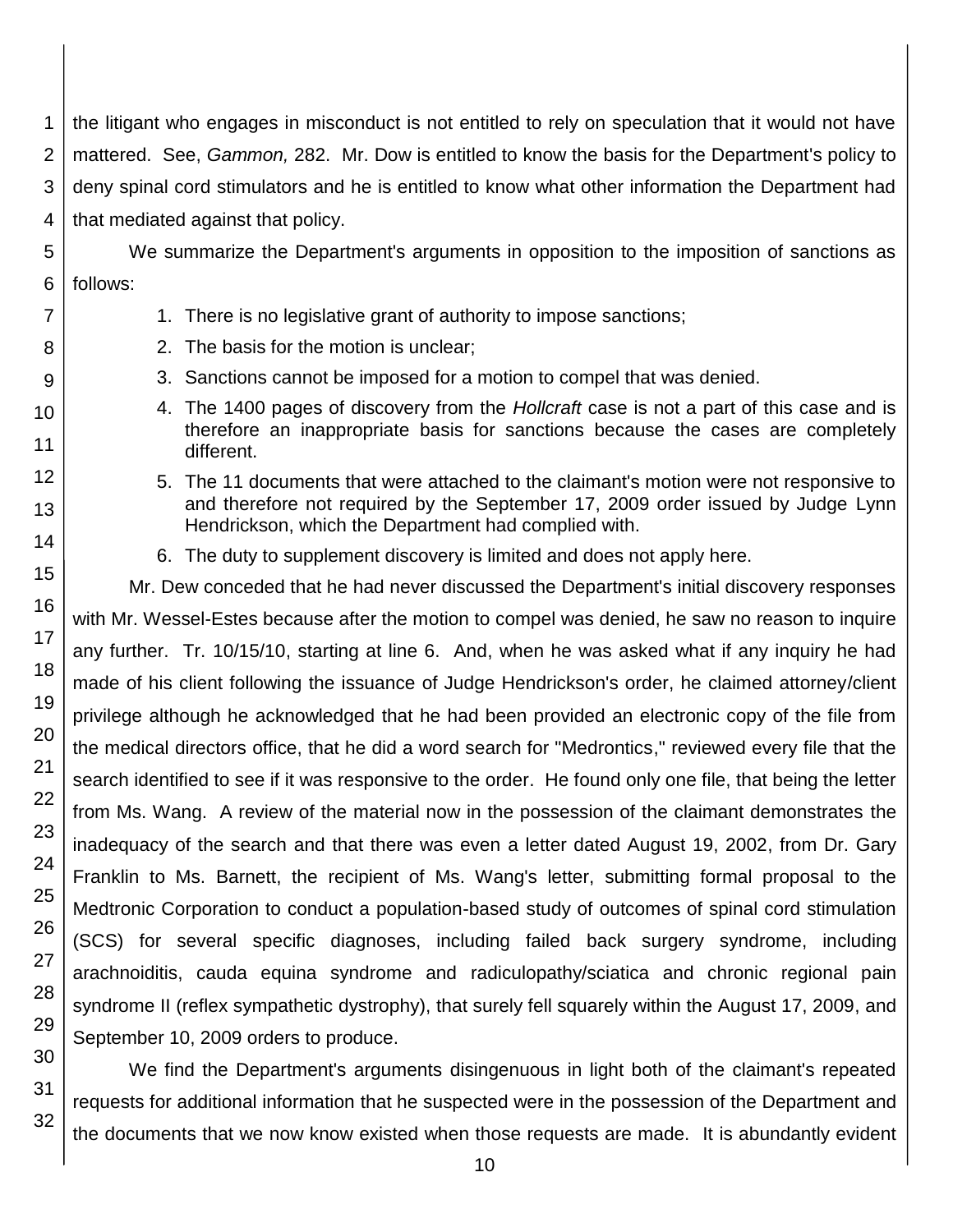1 2 3 4 5 6 7 8 9 10 11 12 that the discovery responses were inadequate. The industrial appeals judge's opinion that the responses were "not inadequate" was ill-advised and made without the inquiry required by *Fisons,* but importantly, the opinion was offered after certification from an assistant attorney general that discovery had been complied with. The motions to compel were denied, not because the material sought was not discoverable or because the discovery was complete but because the industrial appeals judge relied on the Department's certification and believed that "back and forth" interrogatories could be avoided if a deposition was taken where all the claimant's questions could be answered.<sup>3</sup> That is not a substantive ruling that a party can use to avoid its obligation to comply with discovery requests. Contrary to the Department's arguments, and with the exception of the provision in the orders dated August 17, 2009, and September 10, 2009, in which the industrial appeals judge declined to require the Department to produce certain presentation notes, there has not been a determination that any of the material at issue here was not discoverable.

13

The Department's opposition to the motion for sanctions is without merit.

14 15 16 17 18 19 20 21 22 23 24 25 26 A review of the history of this appeals lead us to the conclusion that the Department failed in its obligation to comply with the rules of discovery and therefore sanctions are mandated. The Department had material in its possession that was within the contemplation of the discovery requests which it failed to provide despite repeated requests by the claimant over a time span of more than one year. The Department resisted discovery either by failing to make the required inquiry by making a unilateral decision on what material was relevant and then withholding the material without disclosing its existence and without asking for a protective order. "The rules are clear that a party must **fully** answer all interrogatories and all requests for production of documents, unless a specific and clear objection is made. If [a party does] not agree with the scope of production or does not want to respond, then it is required to move for a protective order. Defendant and its counsel could not unilaterally decide what was relevant in a particular case, defendant's remedy was to seek a protective order, not to withhold discoverable material." *Fisons*, 353-354.

27 28 29 30 Request for Production No. 2 asks the Department to produce all reports, studies, articles and documents prepared by or pertaining to each expert identified in response to Interrogatories No. 3 and 4. Request for Production No. 3 asked the Department to "produce any and all other documents, records or any other type of writing relevant to the adjudication of this case and/or this

31 32

l

<sup>3</sup> CR 26 (b)(1) allows a court to limit discovery under certain circumstances, none of which have been met here.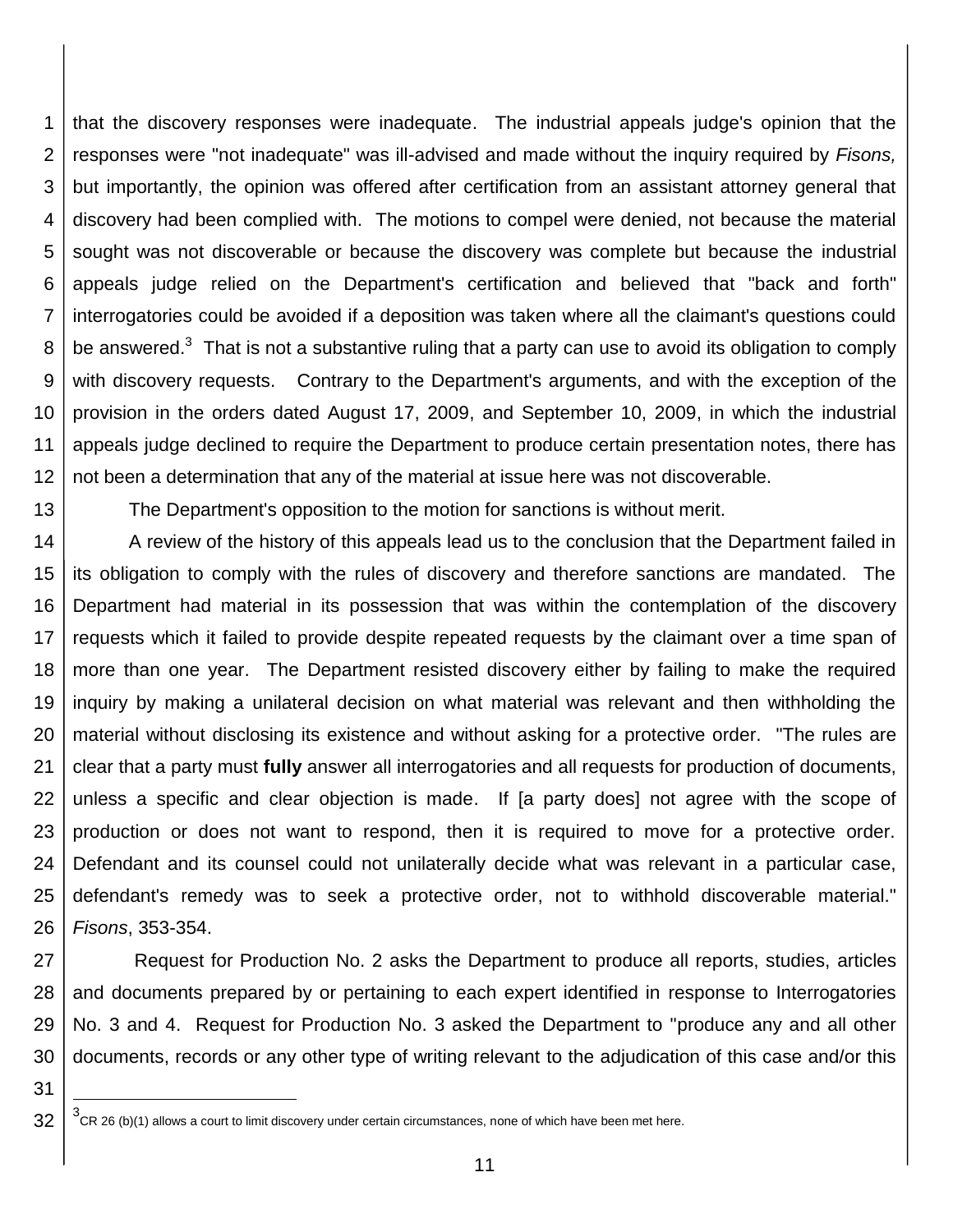1 2 3 claimant." That is a comprehensive request that seeks to gather all information available to the Department that addresses the effectiveness of spinal cord stimulation as a treatment for chronic pain.

4 5 6 The Department violated the rules of discovery when it failed to discover or to disclose the contents of its file to the claimant or to specifically object and obtain a protective order. Sanctions against the Department are mandatory.

7 8 9 10 11 12 13 14 15 16 17 18 19 20 The purpose of CR 26(g) sanctions are to deter, to punish, to compensate and to educate. The least punitive sanction that can achieve the purpose of the sanction rules is to be imposed. *Fisons* at 355-356. Here, because the claimant has dismissed his appeal, only monetary sanctions are available. The claimant believed that the treatment would be ineffective because of the delay. We do not know whether the claimant's understanding is correct or even if he would have been found eligible for treatment but we do know that without the delays, an earlier resolution would have resulted. The Department engaged in a pattern of non-response, and missed many opportunities to comply with the claimant's discovery request. The claimant incurred attorney fees in excess of \$10,000 for multiple proceedings to obtain the discovery that he was entitled to. Most of those fees could have been avoided if counsel for the Department had made the proper inquiries and had complied, in good faith, with the rules. The counsel for the Department should reimburse Mr. Dow for 75 percent of the attorney fees. In addition, to reimbursement of attorney fees, a \$5,000 sanction is appropriate to penalize repeated behavior and to deter counsel for the Department from engaging in similar behavior in the future.

21 22 23 Accordingly, the Office of the Attorney General, counsel for the Department of Labor and Industries in this appeal, is ordered to reimburse Mr. Dow for reasonable attorney fees in the amount of \$10,950, and to pay a sanction of \$5,000.

### **FINDINGS OF FACT**

- 1. On June 29, 2005, the claimant, Danny C. Dow, filed an Application for Benefits, with the Department of Labor and Industries, in which he alleged an industrial injury while in the course of his employment with Bussing Construction. The claim was allowed by Department order dated July 1, 2005, and closed by Department order dated November 1, 2005.
- 29 30 31 On February 6, 2006, the claimant filed an Aggravation Application to reopen his claim. On July 17, 2006, the Department issued an order, in which the Department reopened the claim, effective February 6, 2006.

24 25

26

27

28

32 By letter dated May 7, 2008, the Department informed William T. Edwards, M.D., that, that his request for Mr. Dow to undergo a spinal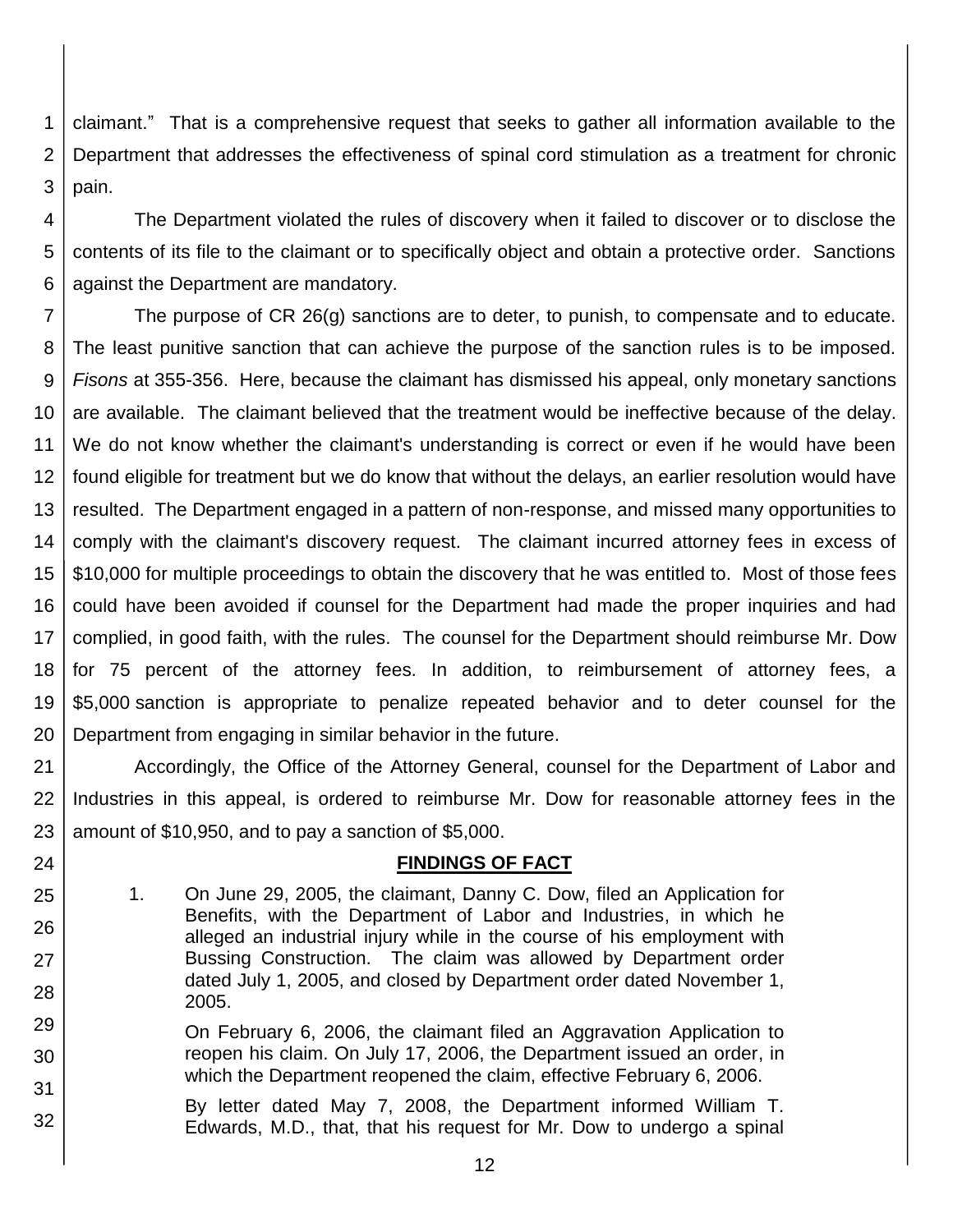cord stimulator trial was denied because Mr. Dow did not meet the Department's criteria for a spinal cord stimulator because his claim was not for a back injury and had been allowed for a right inguinal hernia.

1

2

3

4

5

6

7

8

9

10

11

12

13

14

15

16

17 18

19

20

21 22

23

24

25

26

27

28

29

30

31 32 On May 15, 2008, Mr. Dow filed a Notice of Appeal with the Board of Industrial Insurance Appeals, from the Department letter dated May 7, 2008. On May 27, 2008, the Board issued an Order Granting Appeal under Docket No. 08 14859, and agreed to hear the appeal.

- 2. On November 17, 2008, the claimant served the Department of Labor and Industries with interrogatories and requests for production. The Department did not file a response within 30 days as required by CR 33(a). The claimant initiated contact with the Department regarding the lack of response and a new deadline was agreed to by the parties. The Department again failed to serve its responses by the deadline and the claimant again initiated contact with the Department regarding the lack of response. A third deadline, March 13, 2009, was agreed to by the parties. The Department failed to file its responses by March 13, 2009.
- 3. On March 16, 2009, Mr. Dow filed a motion to compel discovery, which was heard on April 2, 2009. The Department filed responses to the claimant's discovery requests sometime after March 16, 2009, but prior to the April 2, 2009 hearing. The attorney verification of the response to the interrogatories and requests for production required by CR 26 was signed by Assistant Attorney General Scott Wessel-Estes. Mr. Wessel-Estes affirmed that he had read the interrogatories and requests for production and the responses and answers thereto and to the best of his knowledge, information and belief, formed after a reasonable inquiry, the disclosure is complete and correct as of the time it is made and thus complies with CR 26 and 33. Any objections made are consistent with the applicable rules of procedure and/or evidence and made in good faith pursuant to CR 26.
- 4. On April 2, 2009, Mr. Dow argued that the Department had not answered Interrogatory No. 3(a) and (b), which asked for a summary of the substance of the facts and opinions to which Dr. Franklin, the Medical Director for the Department of Labor and Industries, who was named in the response to the interrogatories as the Department's expert witness, was expected to testify and the grounds for his opinions. The industrial appeals judge ruled that the answers provided did not appear to be inadequate. She declined to issue an order compelling discovery, opining that it would be more efficient to take a deposition of the Department's expert witness rather than to rely on interrogatories.
- 5. On April 20, 2009, Mr. Dow asked the Department to provide additional answers to his interrogatories and requests for production because the previous responses did not include correspondence between the Department and Medtronics. On May 18, 2009, the assistant attorney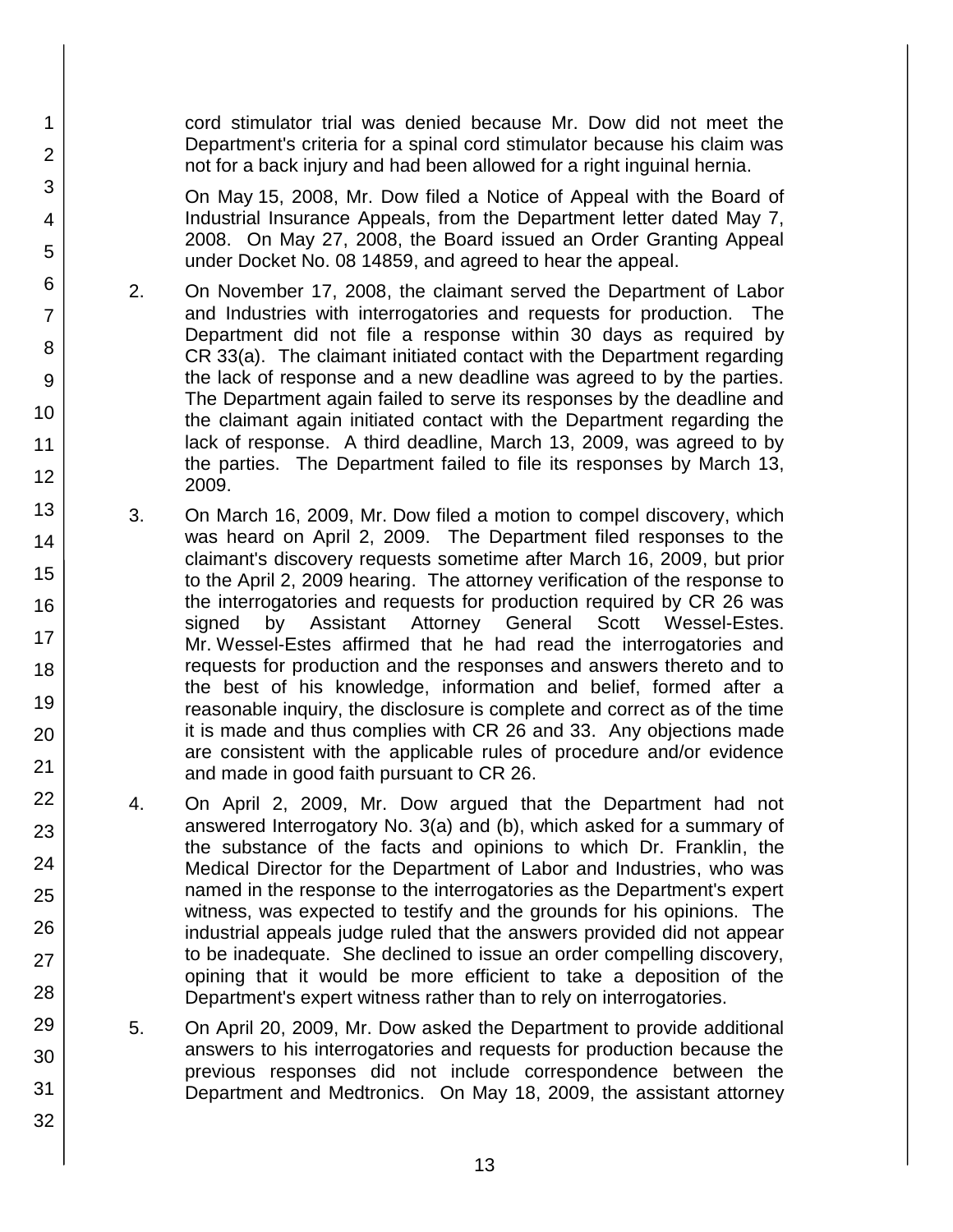general confirmed that the requested information had not been provided and relayed the question from the medical director's office which was why the information needed to be disclosed.

- 6. On May 20, 2009, Mr. Dow filed a second motion to compel discovery. At the May 28, 2009 hearing on the motion, he renewed his argument that the Department responses to certain interrogatories were inadequate. The judge denied the motion to compel but she "authorized" Mr. Dow's counsel to depose the Department's expert to get his questions answered.
- 7. Mr. Dow filed an interlocutory appeal of the industrial appeal judge's denial of his second motion to compel. An assistant chief industrial appeals judge denied the appeal, finding that it was not filed within five days of the hearing judge's oral ruling.
- 8. On May 26, 2009, Assistant Attorney General Brian L. Dew, substituted as counsel of record for the Department of Labor and Industries, in place of Assistant Attorney General Scott Wessel-Estes.
- 9. On June 15, 2009, Mr. Dow filed a third motion to compel because the Department had not produced Power Point slides, computer presentations, and presentation notes of Dr. Franklin and others in the medical director's office regarding spinal cord stimulators. On August 17, 2009, the industrial appeals judge granted Mr. Dow's motion and ordered the Department to provide Mr. Dow with (1) all correspondence between Medtronics and Dr. Gary Franklin, Dr. Lee Glass or other medical doctors from the office of the Department's medical director regarding the effectiveness of spinal cord stimulators, pursuant to Interrogatory No. 3(d), and Request for Production No. 2 and (2) any computer-based presentations in Power Point format, prepared by Dr. Franklin, Dr. Glass, or other medical doctor from the Office of the Medical Director regarding the effectiveness of spinal cord stimulators, pursuant to Request for Production No. 2. The industrial appeals judge denied Mr. Dow's request for sanctions. The interlocutory order was affirmed by an assistant chief industrial appeals judge on September 10, 2009. The response was required no later than September 15, 2009.
	- 10. The Department provided a single document to the claimant in response to the August 17, 2009, and September 10, 2009 order, that being a copy of a letter on the letterhead of the Office of the Medical Director dated September 20, 2002, from Grace Wang, MPH, Medical Program Specialist, to Carol Barnett, Vice President and General Manager, Global Pain, Management-Neurological Medtronic Inc., which generally discussed the Department's priority on the use of scientific evidence in providing effective health care. The Department failed to provide the letter dated August 19, 2002, from Gary Franklin, M.D., to Medtrontics Corporation, regarding a spinal cord stimulator efficacy study.
- 9 10 11 12 13 14 15 16 17 18 19 20 21 22 23 24 25 26 27 28 29 30 31

1

2

3

4

5

6

7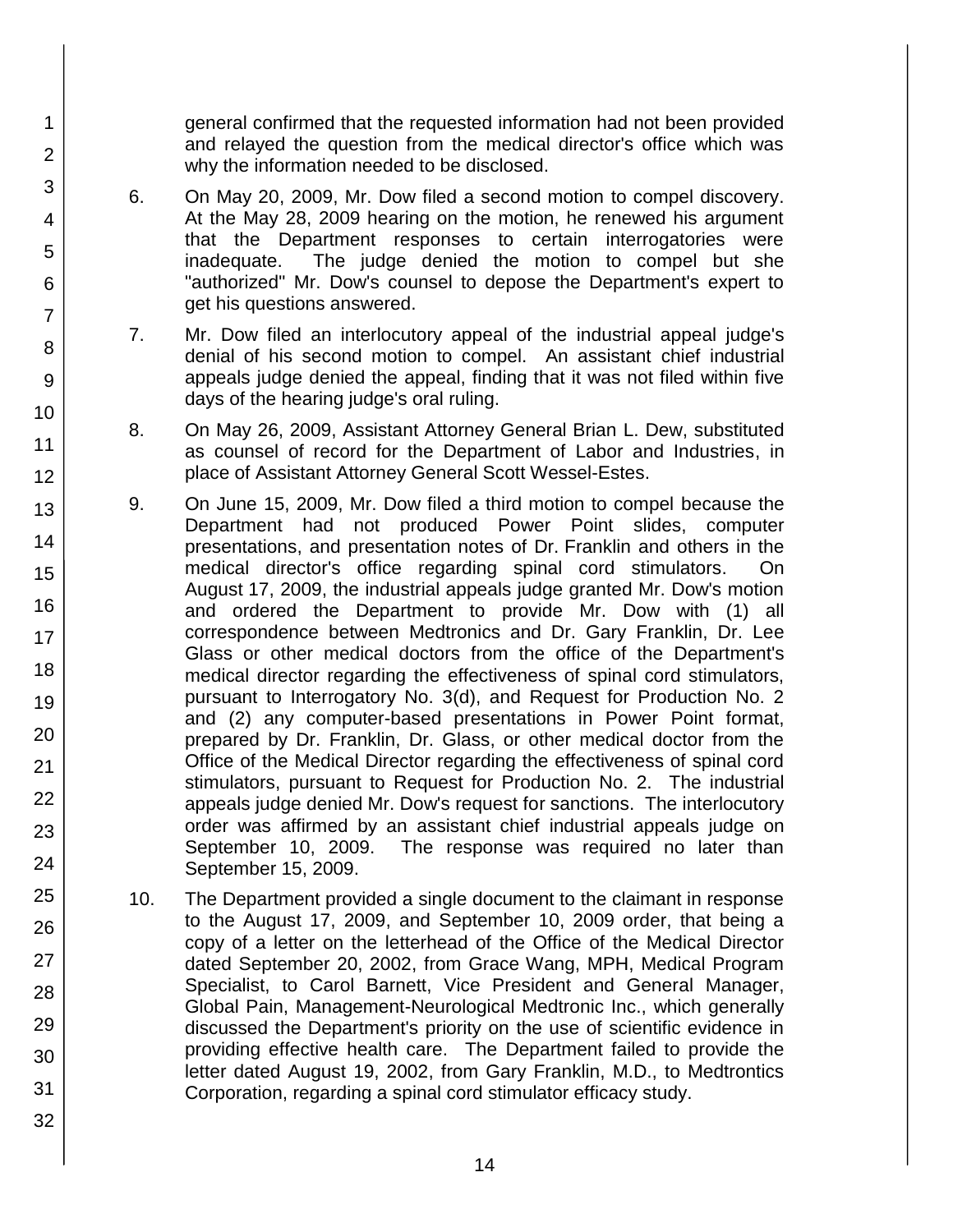- 11. On September 16, 2009, the claimant filed a fourth motion to compel alleging that the Department had not provided all of the material required by the orders dated September 10, 2009, and August 17, 2009. Attached to the motion were a number of documents that the claimant had obtained on his own that had not been provided by the Department that were of the type contemplated by his interrogatories and requests for discovery.
- 12. The fourth motion to compel was heard on June 25, 2010, and October 15, 2010. By June 25, 2010, the claimant's counsel had received approximately 1400 pages of discovery in a case that shared the issue of the efficacy of the spinal cord stimulator that had not been provided in this case and that were of the type contemplated by the interrogatories and requests for discovery and were relevant to the subject matter of this appeal.
- 13. The Department failed to provide material in its possession in response to the claimant's interrogatories and requests for production and failed to supplement responses when requested to do so by the claimant.
- 14. Counsel for the claimant initiated multiple contacts with counsel for the Department as well as multiple proceedings before the Board in an effort to obtain adequate responses to his discovery requests.
- 15. The claimant incurred attorney fees in the amount of \$10,952 for services rendered between July 3, 2009, and October 8, 2010, in connection with his discovery requests that were necessary only because of the discovery violations.
- 16. Sanctions against the Office of the Attorney General, counsel for the Department, of \$10,952 to reimburse the claimant for attorney fees and an additional \$5,000 to deter similar behavior in the future, are appropriate.
- 17. In a letter dated December 2, 2009, the claimant moved to dismiss his appeal based on the cost of the appeal and because too much time had passed for a spinal cord stimulator to effectively treat his condition.

## **CONCLUSIONS OF LAW**

- 1. The Board of Industrial Insurance Appeals has jurisdiction over the parties to and the subject matter of this appeal.
- 2. The Office of the Attorney General violated the rules of discovery and are subject to mandatory sanctions, including attorney fees, pursuant to CR 26(g).
- 3. The Office of the Attorney General is directed to pay the claimant for reasonable attorney fees in the amount of \$10,952 and an additional monetary sanction of \$5,000, for its violation of the rules of discovery.
- 2 3 4 5 6 7 8 9 10 11 12 13 14 15 16 17 18 19 20 21 22 23 24 25 26 27 28 29 30 31 32